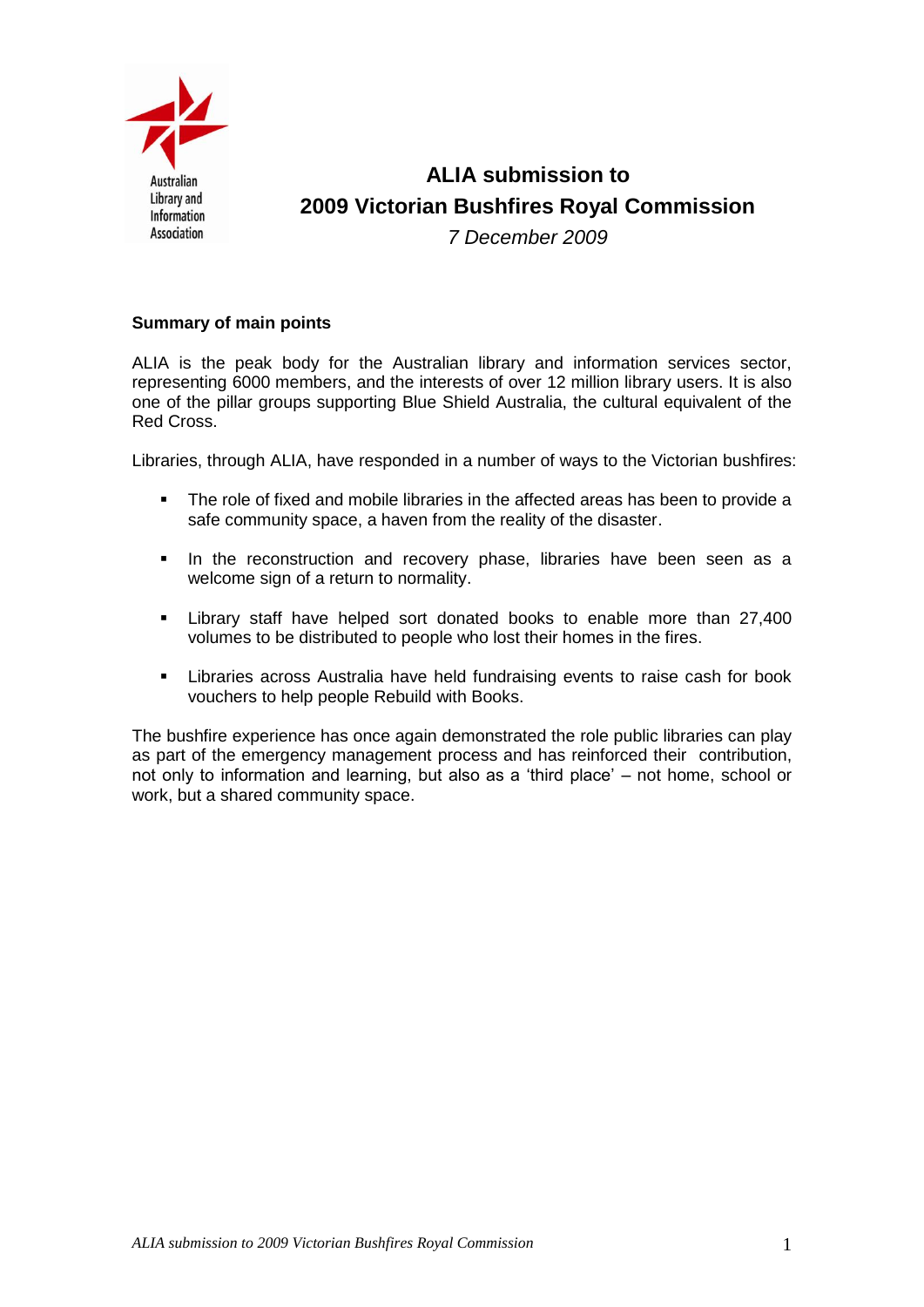# **1. Library and partner organisations**

In the case of recovery work following on from the bushfires, ALIA led a collaborative effort which involved library services in the affected areas (most particularly, Yarra Plenty Regional Library), Arts Victoria; Public Libraries Victoria Network; State Library of Victoria and School Library Association of Victoria. Partners were the Australian Booksellers Association and the Australian Publishers Association. Advisors and supporters included the Victorian Bushfire Reconstruction and Recovery Authority; Municipal Association of Victoria; Department of Education and Early Childhood Development, FOLA

Full details to supplement this summary paper are available on the ALIA website at [www.alia.org.au/disasterrecovery.](http://www.alia.org.au/disasterrecovery)

# **2. Library services affected by the bushfires**

The bushfires covered areas served by 11 library services

- **Eastern Regional Libraries**
- **Goldfields Library Corporation**
- **High Country Library Corporation**
- **Latrobe City Library Service**
- **KERGING Mitchell Shire Information and Library Service**
- **-** Murrindindi Library Service
- **Upper Murray Regional Library**
- **Wellington Shire Library**
- **West Gippsland Regional Library Corporation**
- **Wimmera Regional Library Corporation**
- **F** Yarra Plenty Regional Library Service

Three school libraries were destroyed in the blaze but public libraries were spared and were able to play an important role in providing respite for families caught up in the disaster.

The library services in the worst affected areas were Murrindindi, which covers Kinglake, Marysville and Flowerdale, and Yarra Plenty, which includes Whittlesea. These library services played a key role in supporting the communities through the immediate aftermath of the fires and as they began reconstruction and recovery.

# **3. The Murrindindi library experience**

In the first few days and weeks, the library at Alexandra stayed open long hours, offering tea and coffee and a place to recharge mobile phones; putting kids down in front of a movie while parents rang banks and insurance companies; staff providing a listening ear and helping people to get the information they needed from the internet on the library's PCs.

At this stage, roads were blocked and the mobile library team unable to reach the more isolated communities. As soon as it was safe and practicable to do so, the mobile library service was restored.

The drivers reported returning to their old parking spot, surrounded by a blackened landscape, to find a queue of people waiting for them. They spent hours sitting on the floor with the children, listening to their stories as they ate grapes and tried to understand their loss. Then there were the people who came to the mobile library to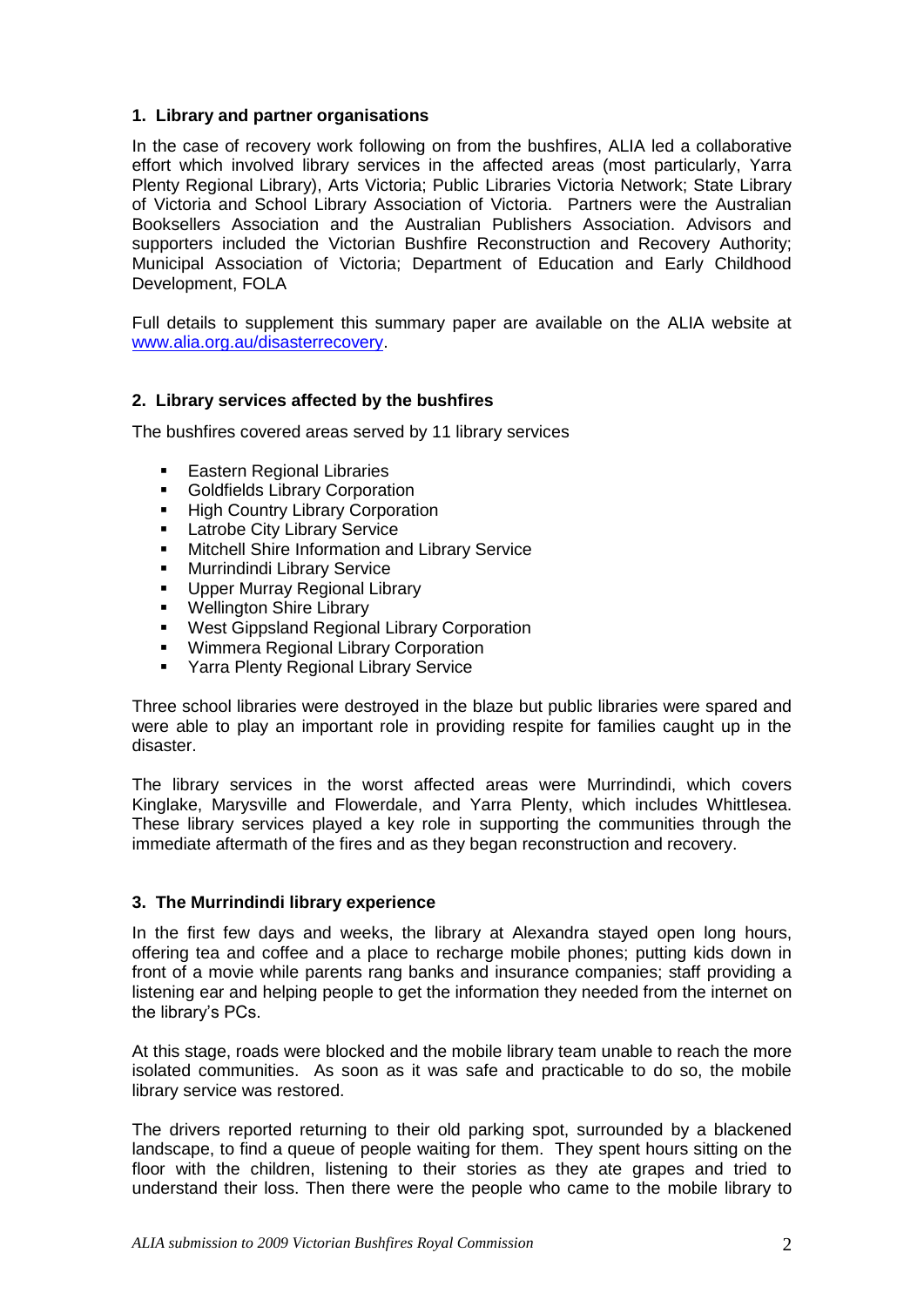exchange news, discover what had happened to their neighbours, share their experiences.

The public libraries and mobile libraries became focal points for people rebuilding their communities:

- People wanted to get out of their tent/caravan/wrecked home and go somewhere normal, somewhere they used to go before the fires – libraries and mobile libraries provided a gentle route back to a more settled existence.
- The mobile library gave users a chance to catch up with friends and regroup.
- The relaunch of the mobile service in St Andrews was the opportunity for a modest celebration, with a children's party held alongside the relief centre.

People are still travelling great distances to be there for the mobile library visit where they can reconnect with neighbours, with something other than their shared experience of the disaster to focus upon.

In library buildings, rhyme-time sessions attract parents and carers with babies and young children who are living in temporary homes outside the area but want to stay connected with other families, as they plan eventually to return.

## **4. Rebuilding with Books**

An immediate reaction by people after the fire was to donate books. To give some idea of the scale, there were 182 pallets, 450,000 books in the Bushfire Relief warehouse in Clayton.

#### Stage 1

Yarra Plenty Regional Library undertook the Herculean task of matching books to readers by inviting bushfire affected families to register their wishlist on a special website, the BAC wiki [\(http://bacwiki.wikidot.com\)](http://backwiki.wikidot.com/).

The team sorted through 8000 boxes of books, finding the best quality, then making up cartons with the genres requested – a lot of cookery, gardening, self-help, adult fiction, children's books, etc.

More than 150 people took up the offer, but as the number increased, a new way was needed to distribute books through local centres.

#### Stage 2

ALIA arranged for 72 volunteers, mostly from libraries, to spend 10 days in the Bushfire Relief warehouse in Clayton, in October. In that time, they sorted through 137,000 books (57 pallets-worth), extracting 27,400 new and good quality second-hand books.

These books have been delivered to Healesville library, Yarra Junction library, Drouin library, Hurstbridge relief centre, Hurstbridge hub, the Salvos warehouse in Whittlesea, Myrtleford library, Kilmore library and Alexandra library, where they are available for people who want to Rebuild with Books.